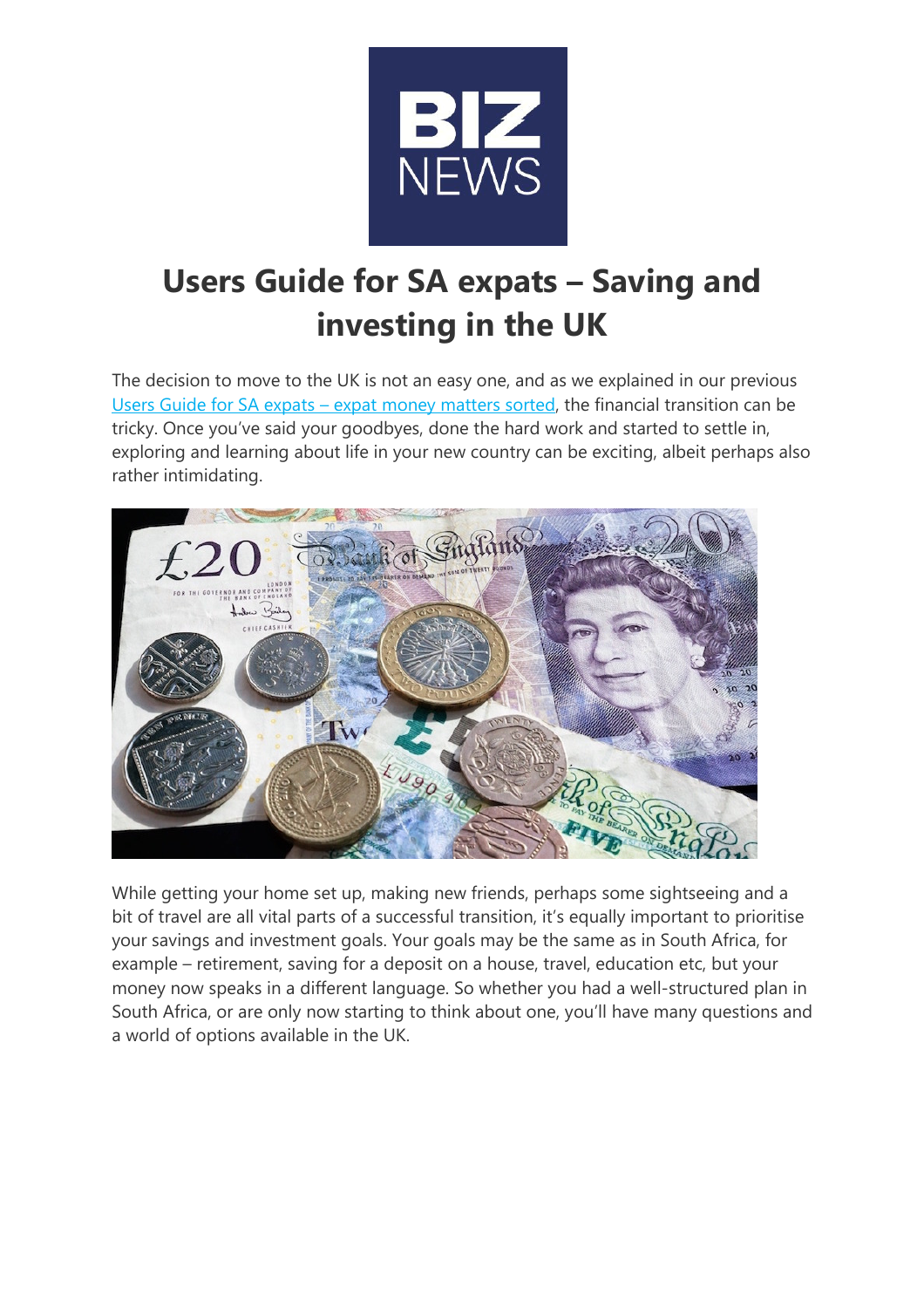## Where to start depends on what you have, and what you want

#### **Popular expat questions:**

- Should I sell my house in South Africa?
- What should I do with my retirement fund money?
- How do I transfer money between the UK and South Africa?

The answers are highly dependent on your personal circumstances, your preferences and your long-term plan, including whether you know you'll be staying in the UK or returning to SA. While general information is available, you don't have to figure it all out alone. It might be a good idea to speak to a financial adviser to help you make the right decisions for you.

When my wife and I moved over we had proceeds from a house sale, pensions that we had cashed in, and the profits (read losses) from a garage sale. We knew we needed to invest the lump sum, but we didn't know where to start. There are numerous differences between what is available in the UK and what is available in SA, and as in SA, each option has specific advantages, and potential disadvantages. Even as a qualified financial adviser, coming from SA, I was overwhelmed.

To invest as effectively as possible, you need to know the options available and all the implications of each option. You also need to realise that there is no one size fits all; everyone's financial journey is unique to their situation and life aspirations. This means that the most important starting point is knowing your own needs, priorities and preferences.

Before starting to look around at options, take the time to consider:

- 1. Your objectives: Start with your *lifestyle* needs and your goals for the future. These will determine your financial and investment objectives.
- 2. Your time frames: How long do you have to reach your goals? When might you need to access your money? How long will you be in the UK?
- 3. Your personal investment experience: Whether investing is old hat or completely new to you, think about your likely comfort level when seeing your investment go up and down.

These steps are critical to any long-term plan. A holistic investment strategy doesn't just help you make your initial investment decisions, it also determines what you do along the way, which can make or break your outcomes.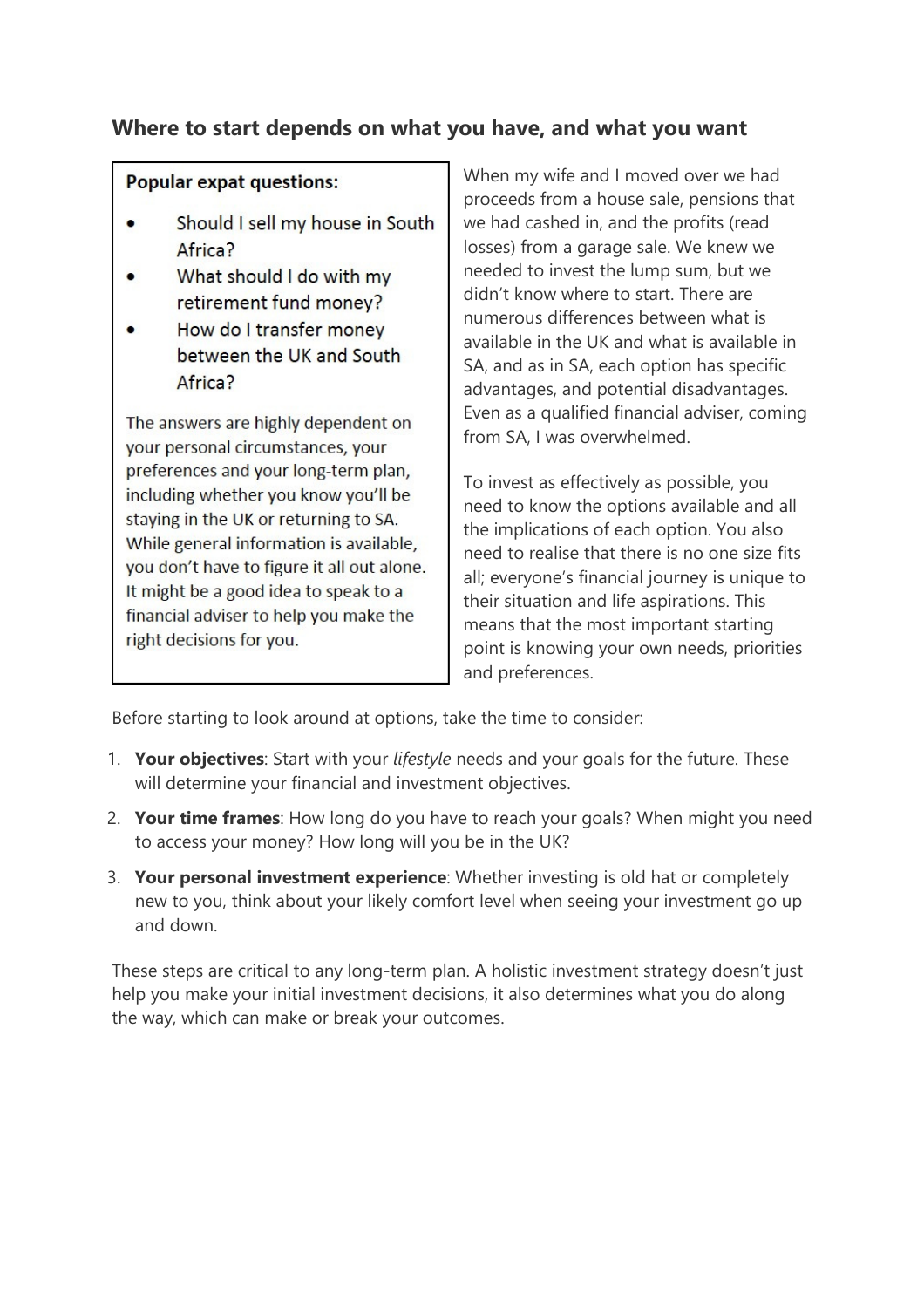# Confusing new terminology and a daunting array of options

#### **Brit-speak decoded**

Many popular products' abbreviated names are acronyms, i.e. pronounced as words, rather than saying the individual letters. For example ISA is 'ice-uh', and SIPP is 'sip'.

Surveying the savings and investment landscape initially left me gobsmacked. A low effort search gave me 10 options in minutes, all promising the most exceptional service, transparent fees and best performance. The products on offer were completely different to those in SA. I came across things like 'ISAs', 'JISAs', 'UCITS', 'SIPPS', 'CIAs' and GIAs'.

The UK environment is diverse, with a variety of investment advisers, product providers, platforms, enterprises and institutes looking for new money. Some may be regulated, unregulated, open-ended, closed-ended, schemed and protected. In short, to navigate these unfamiliar waters, one needs a new compass.

#### **NIZ** zis · Fixed deposit • National savings and · Bank account · Bank account Investment savings products Savings · Savings pocket · Stokvel · Savings pocket -interest linked · Retirement annuity  $\cdot$  SIPP · Money purchase For · Pension/provident fund · Final salary · Employer funded retirement · Preservation fund • Living annuity • Uncrystallised lump sum  $\ln$ · Life annuity · Annuity retirement · Flexi-access drawdown · Tax-free savings account  $\cdot$  ISA Tax savings · Tax-free investments · Junior ISA • Unit trust • Unit trust · Open-ended investment General  $-$  ETF  $FTF$ companies investing · Investment trust · Endowment · Commodities · Endowments · Hedge funds Other • Government bonds • Property · Structured products • Contracts for difference investments · Stock exchange · Government bonds • Venture capital trusts · Stock exchange · Enterprise investment schemes · Property

# Making sense of the UK product offering

### Tax saving options

One of the biggest challenges is that even within some of these products, there are a range of options to choose from. For example, the UK's version of South Africa's Tax-Free Savings Account is called an Individual Savings Account (ISA). That seems simple enough until you learn that there are 6 different types: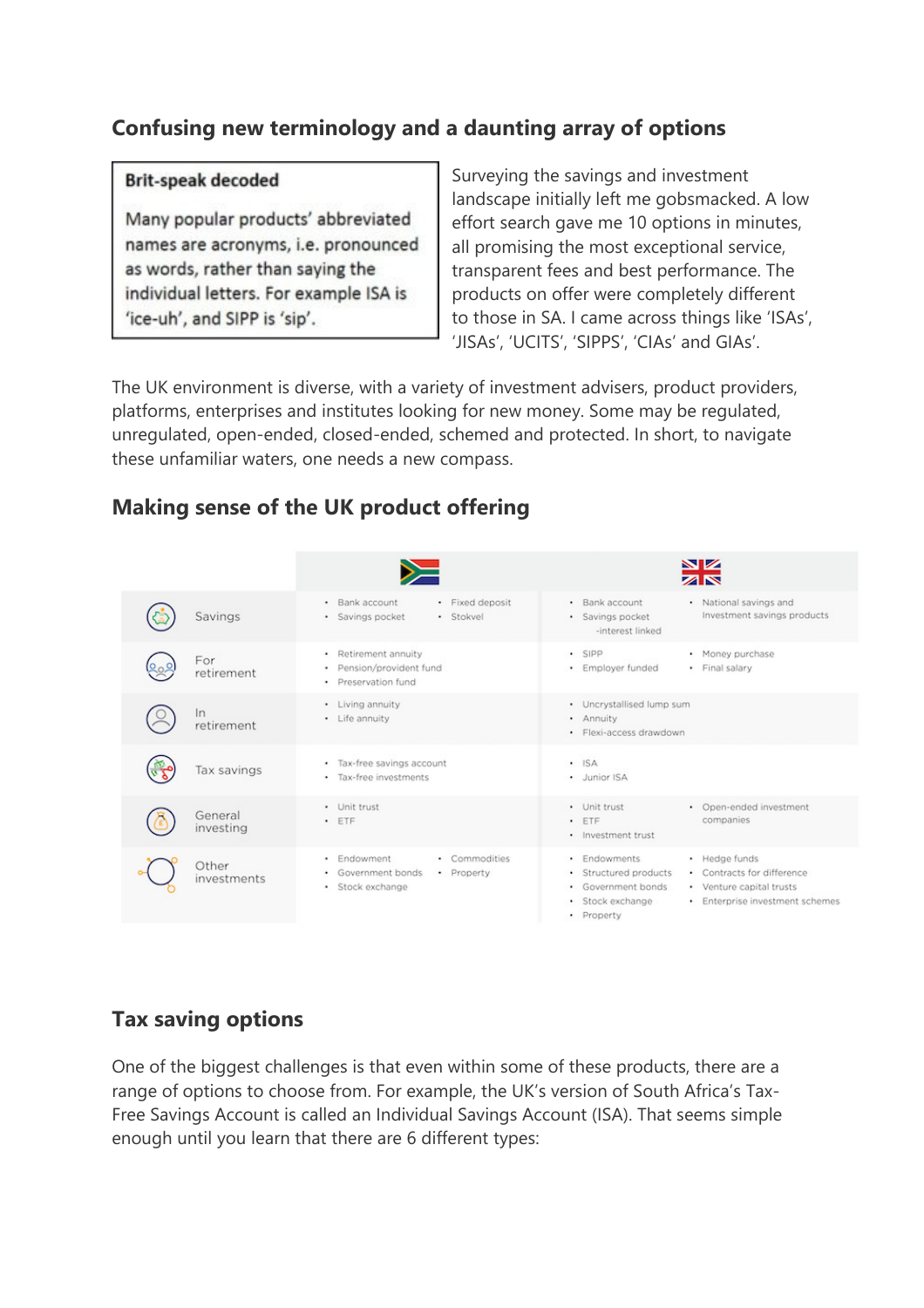- 1. **Cash** Interest bearing, low risk.
- 2. Stocks and Shares Higher risk, unit trusts, investment funds or direct share ownership.
- 3. Junior For children, and known as JISAs, contribution made by parents or grandparents, limitations apply and may be either cash or stocks and shares types.
- 4. Help-to-buy Aimed at prospective first-time home owners, limitations applicable, enhanced allocation (or bonuses).
- 5. Lifetime Long term, known as LISAs, used for retirement or deposit on a house, limitations apply and enhanced allocations (or bonuses).
- 6. **Innovative Finance** Peer to peer lending, start-up capital, etc.

To decide between ISA options, look at the contribution limits, the purpose and the benefits of each. Since each option may be useful to you, you could consider using a combination.

Your income, cash flow requirements and costs and benefits will help you decided between bank accounts and savings options.

#### Your retirement savings should be a top priority

| <b>DITESPECIA GELDUCU</b> |  |  |                           |  |
|---------------------------|--|--|---------------------------|--|
|                           |  |  | While in South Africa a ' |  |

**Rrit-speak decoded** 

pension fund' is different to, for example, a 'retirement annuity fund', in the UK the various retirement schemes, both pre- and post-retirement are collectively known as pensions, or pension schemes.

Your accumulated retirement savings is commonly called your 'pension pot'.

As in South Africa, there are many advantages of investing in a retirement fund: initial tax relief (up to certain limits) and virtually tax-free returns within the fund. While similar, the UK taxation of pensions is more complex than in SA, and depends on the type of pension you have and how you contribute to it.

In the UK it is a legal requirement that your employer has a facility in place allowing you to contribute to a retirement savings scheme. Employers offer 'workplace pensions' where a

percentage of your pay is put into the pension scheme automatically every month. In many cases the employer also adds money into the scheme for you. Some employers offer personal pensions as their workplace scheme.

A self-invested personal pension (SIPP) is also a personal pension but, similar to most retirement annuities in South Africa, you are able to choose the underlying investments that suit you and create a mixed portfolio if you choose to.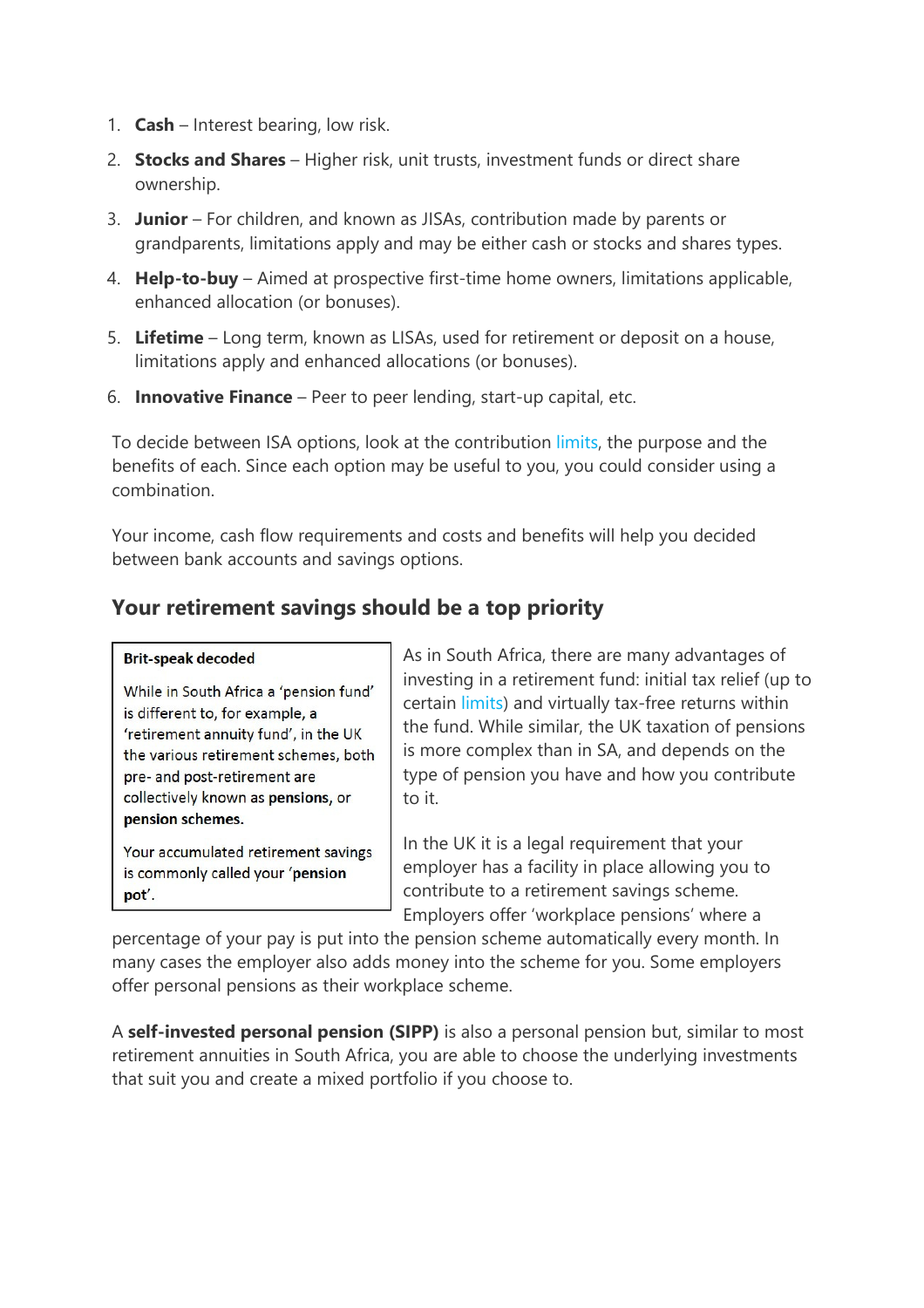#### **Brit-speak decoded**

'Salary sacrifice' is the term used when you have agreed, in writing, to your employer deducting a percentage of your gross salary to pay into your pension.

This lowers your stated gross salary, which then means you incur lower income tax.

Employers may also offer the option of deducting your contribution from your after tax salary instead.

You can top up your retirement savings by investing yourself into a personal pension. You can invest into your own private SIPP, available on various platforms, or directly into your workplace pension and claim tax back in your annual tax return.

The money you will get out of a pension, usually only after you reach 55 years of age, depends on how much you've paid into it, how the investments have performed and how you choose to take your money out. You can take up to 25% of your money as a taxfree lump sum (as opposed to the 1/3 in SA). The options for the remaining 75% differ between product providers. They include taking some or all of it in cash,

buying a guaranteed income product (similar to a guaranteed annuity in SA, but just called an 'annuity'), or investing it to get a regular, adjustable income (similar to a living annuity in SA, but known as 'flexi-access drawdown'). Whichever option you choose, you'll pay income tax on the remaining 75% when you take it out.

# Choose the platform that is the simplest and most cost-effective

#### **Popular expat questions:**

- $\bullet$ Should I go for the salary sacrifice option?
- What percentage should I contribute?  $\bullet$
- How do I maximise my tax savings?  $\bullet$
- Should I choose the default underlying investment option?

Salary sacrifice may give you more tax savings, but since it lowers your stated gross salary, may affect your ability to get credit. While it's generally a good idea to save as much as possible and to get as much of a tax break as you can, the answers to all these questions depend on your personal circumstances, such as how long you have until you retire, whether you need short- or mediumterm access to your money, etc. A financial adviser can help you work all this out.

Once you have chosen a product, you need to choose which platform, and provider to use. In South Africa the average investor has access directly, or through an adviser, to a limited number of platforms.

In the UK, there is a large variety of suppliers, product providers and investment platforms each with their own bells and whistles, pros and cons and fees and charges. It can take a long time to do the necessary research and due diligence, but it is worth the effort as some are significantly better than others. Investment

platforms levy fees over and above the underlying investment charges, which means that all else aside, your choice of platform will affect your investment outcomes. Another important factor is the underlying investments available on each platform – and perhaps even more important is being able to make sense of them! Choose a platform, or invest directly with a provider whose products and investments you can actually understand so that you can feel comfortable that you know what you're getting.

Being able to access all this information would be a great help, more so if it is provided by someone whose job it is to perform this function, such as a financial professional.